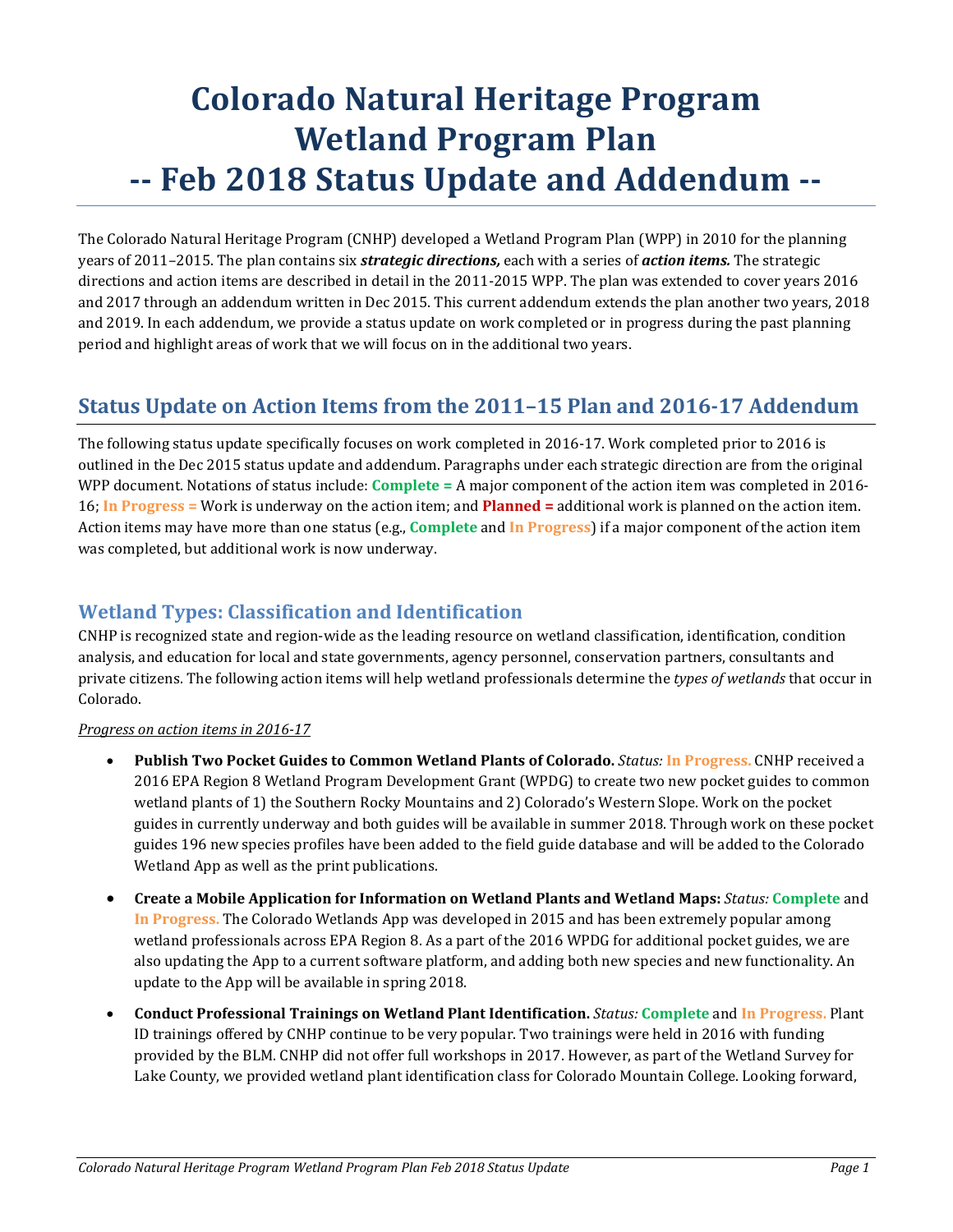three additional trainings are planned for 2018. Given the popularity of these training, CNHP will look for opportunities to hold additional trainings in future years.

# **Extent and Location: Comprehensive Digital Wetland Mapping**

CNHP will work with the U.S. Fish and Wildlife Service's National Wetland Inventory (NWI) Program and numerous funding partners to create a comprehensive digital map of wetlands for the state of Colorado by 2015. CNHP will be recognized as the best source of digital wetland data and will help determine the *extent and location* of wetlands across the state.

#### *Progress on action items in 2016-17*

- **Develop an Interactive Online Wetland Mapping Tool.** *Status:* **Complete.** The interactive online wetland mapping tool is complete and can be accessed through the CWIC website, specifically from this link: [http://www.cnhp.colostate.edu/cwic/location/viewSpatialData.asp.](http://www.cnhp.colostate.edu/cwic/location/viewSpatialData.asp) In 2016-17, we continued to improve the functionality of the mapping tool and added additional data layers, including a map of warm water sloughs along the South Platte floodplain.
- **Delineate New NWI Maps for Select Areas.** *Status:* **Complete** and **Planned.** No new NWI mapping projects were initiated in 2016-17, but we continue good communication with the NWI Program and successfully submitted data we had mapped prior to 2016. We will continue to seek funds for new mapping whenever possible.
- **Monitor Change in Wetland Area over Time.** *Status:* **Complete** and **Planned.** In 2016, we completed the assessment of change in wetland acres over time in the Lower Arkansas River Basin and will seek funds to continue this work in the future.
- **\*NEW\* Develop a Functional Classification System for Wetland Mapping.** *Status:* **In Progress.** Though not called out as a specific action item in the original WPP or the 2016-17 Addendum, CNHP invested significant time in 2017 in the development of a functional classification system that can be used in addition to the traditional NWI Cowardin classification. The functional classification system is a regionally specific application of the Landscape Position, Landform, Water Flow Path, and Waterbody Type classification developed by Ralph Tiner of the NWI Program. CNHP has partnered with other organizations in EPA Region 8 to standardize the application of LLWW in the Rocky Mountains and arid West. We are applying this classification system in the South Platte and Arkansas River Headwaters as part of the Watershed Planning Toolbox project (funded by a 2014 WPDG). The goal of the toolbox is to incorporate wetlands into watershed planning, to improve wetland restoration for watershed health, and to identify opportunities for wetland conservation and restoration.

## **Wetland Condition Assessment Protocols**

CNHP will continue to refine wetland condition assessment protocols developed over the past 5 years and will promote their use to public and private entities conducting wetland condition assessments. These protocols follow both the EPA's Level 1-2-3 framework and Ecological Integrity Assessment (EIA) framework of the NatureServe Network.

- **Develop a Landscape Integrity Model for Wetlands (Level 1).** *Status:* **Complete.** The initial Landscape Integrity Model for Wetlands was developed in 2011 and a refined model, including updated land use classification data for tilled vs. no-till agricultural land, was completed in 2017. This refined map will be integrated into the online wetland mapper in 2018.
- **Expand Intensive Field Protocols (Level 3).** *Status:* **Complete** and **Planned.** Through a 2014 WPDG grant, CNHP developed Level 3 water chemistry sampling protocols in partnership with Colorado River Watch. These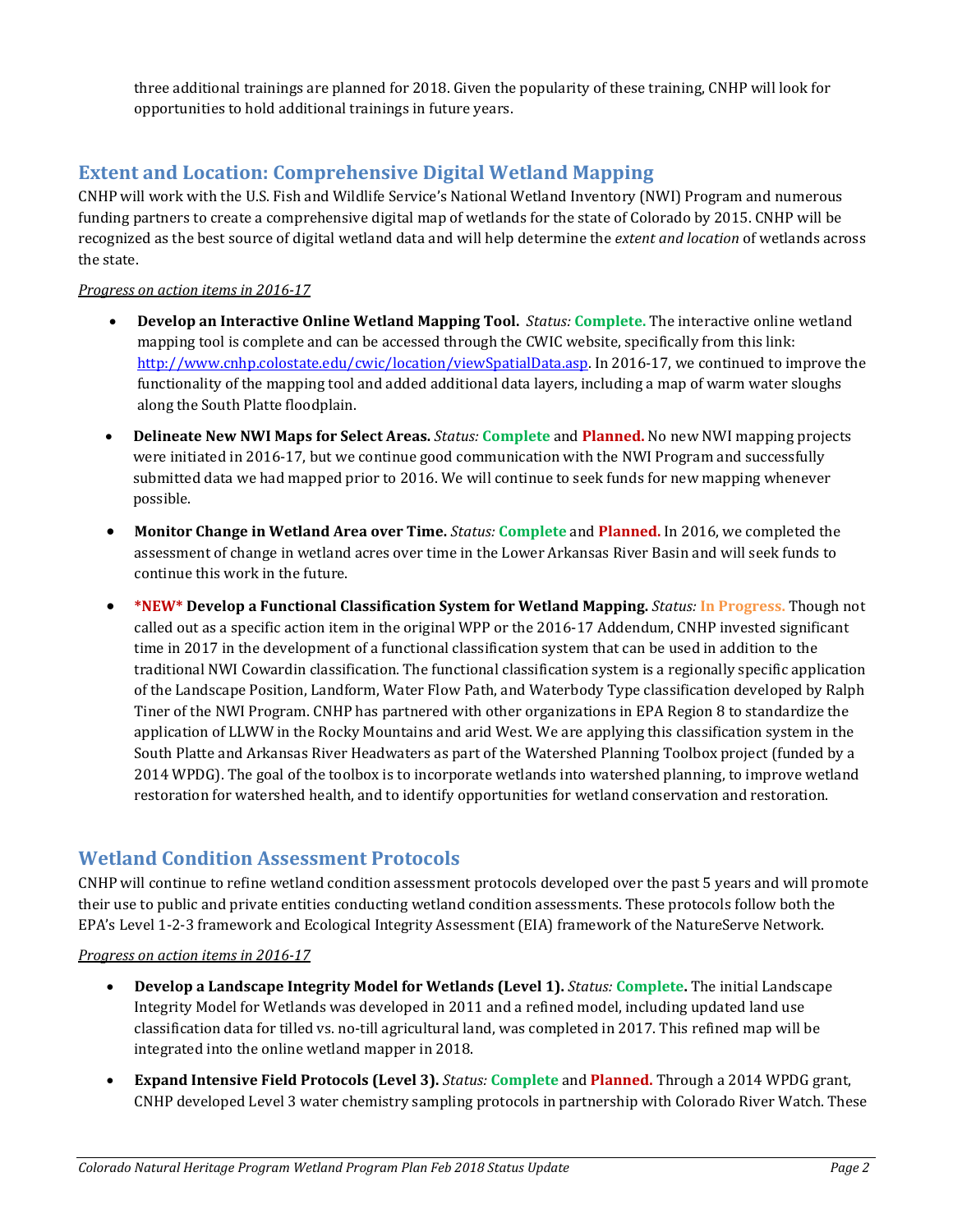protocols were used in the assessment of Lower Arkansas River Basin wetlands, a project we completed in 2017. In the near future, we will seek funding to refine the Floristic Quality Assessment tools developed in 2006.

- **Create Data Management Tools.** *Status:* **In Progress.** The Wetland Condition Assessment Database (WetCAD) was developed in 2009 and has been used to analyze all wetland assessment data since. Through a 2016 WPDG, we have updated the WetCAD database to match the most current EIA protocols and are compiling all previously collected EIA data into one searchable database, the content of which will be made available online and through a companion web map of sampled sites (public lands only).
- **Long-term Monitoring of Reference Condition Wetlands.** *Status:* **In Progress.** As part of the past two river basin scale assessment projects (Lower South Platte and Lower Arkansas), reference condition wetlands on the plains have been identified and surveyed. These sites, along with known reference wetlands in the mountains, form the basis of a reference network. Through a 2016 WPDG, we will formalize the reference network and make detailed data from these sites available online. We will also revisit a select number of these sites during the summer of 2018.
- **Conduct Trainings on Condition Assessment Protocols.** *Status:* **Complete** and **Planned.** We provided a training on EIA methods in May 2016 for the Southern Utes Indian Tribe outside of Durango, Colorado. We will continue to seek funds for additional EIA trainings in the future.
- **\*NEW\* Assist Partner Agencies in Developing and Implementing Wetland Monitoring Protocols.** *Status:* **In Progress.** Though not called out as a specific action item in the original WPP or the 2016-17 Addendum, CNHP's experience with wetland assessment and monitoring protocols has been sought out by both the National Park Service (NPS) and the Bureau of Land Management (BLM). In 2016, CNHP began a partnership with NPS to monitor wetlands in Great Sand Dunes National Park for 5 years. In 2017, CNHP began a partnership with BLM to help develop wetland monitoring protocols for all BLM lands as part of the BLM's Assessment, Inventory and Monitoring (AIM) Program.

# **Probabilistic Wetland Condition Assessments**

CNHP will conduct probabilistic assessments of wetland condition for all river basins at the 6-digit hydrologic unit code (HUC) level by 2020. Beyond 2020, these assessments could be repeated at 10 year intervals to monitor change over time. CNHP will also participate in national assessments of wetland condition.

- **Conduct Basin by Basin Wetland Condition Assessments.** *Status:* **Complete** and **Planned.** In 2017, CNHP completed the Lower Arkansas River Basin Assessment, the fourth basin-wide assessment of wetlands in Colorado. It is our intention to return to basin-wide assessments, but we are focusing on larger planning efforts with state agency partners first in order to define a priority order for the remaining basins.
- **Conduct Sampling for the National Wetland Condition Assessment.** *Status:* **Complete** and **Planned.** CNHP carried out 30 sampling events in Colorado for the National Wetland Condition Assessment (NWCA) in 2016. We plan to continue participating in the NWCA in future years and will seek funds for a statewide intensification of the NWCA in 2021. CNHP also participates in the ongoing National Wetland Monitoring and Assessment Workgroup, organized by EPA's Office of Wetlands, Oceans, and Watersheds, and Joanna Lemly attended a 2017 national meeting to discuss future directions for the NWCA and larger National Aquatic Resource Surveys (NARS) program.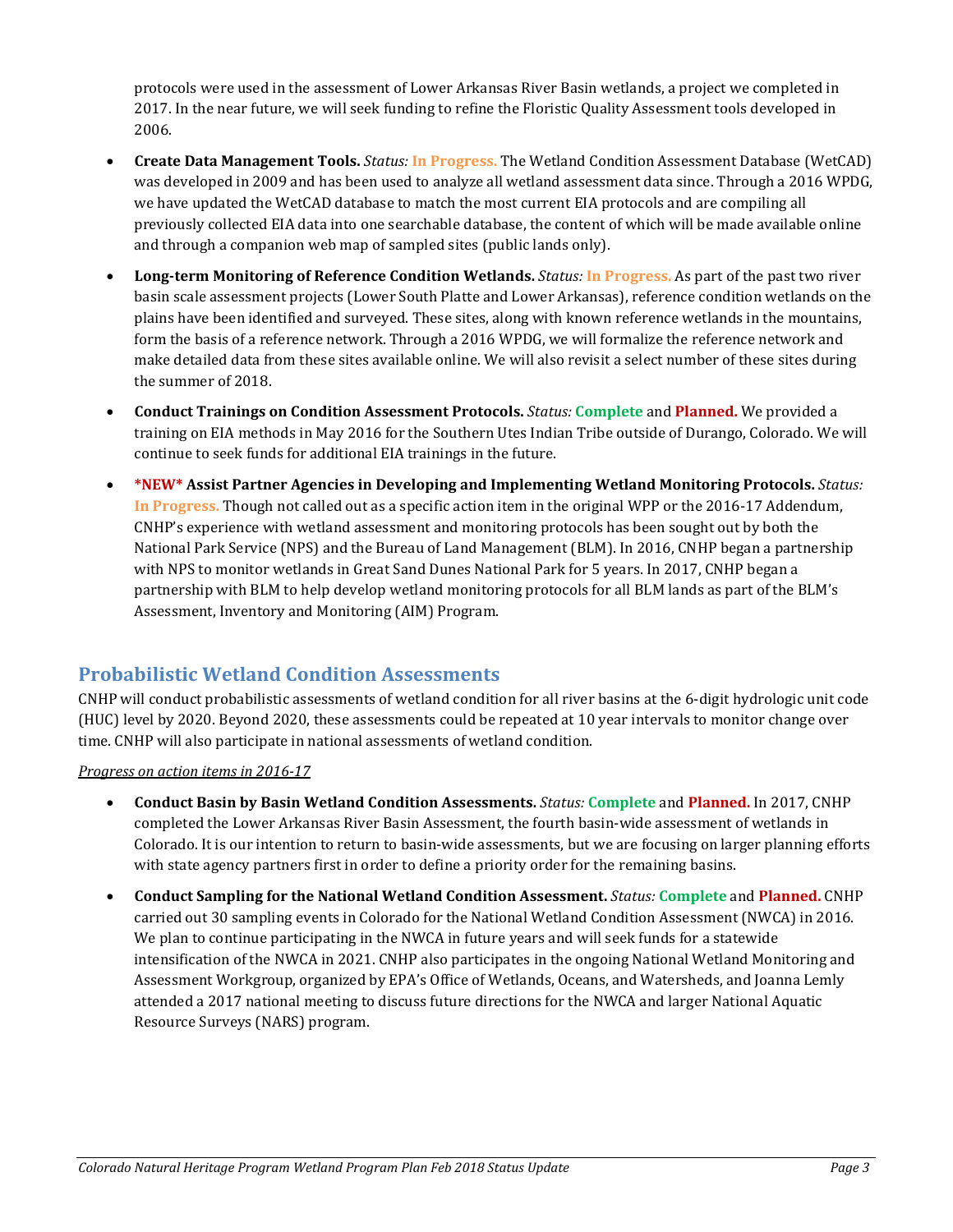# **Wetlands with High Biodiversity Significance**

CNHP will continue to be the leading organization that identifies and tracks wetlands of high biodiversity significance. This has been the core work of CNHP for over 15 years and will continue to be a major focus of our wetland plan.

*Progress on action items in 2016-17*

- **Conduct Surveys for Wetlands with High Biodiversity Significance.** *Status:* **Complete, In Progress** and **Planned.** In 2016, CNHP completed the county survey of Huerfano County. We are currently midway through a survey of Lake County, funded by a 2016 WPDG. In 2018, we will seek funds from multiple partners to conduct surveys of Pitkin and Jefferson Counties.
- **Conduct Surveys for Fen Wetlands.** *Status:* **Complete, In Progress** and **Planned.** In 2016, CNHP completed a fen mapping project for the Rio Grande National Forest and began a series of similar projects for National Forest lands in U.S. Forest Service (USFS) Region 4. Through the USFS Region 4 contract, we have completed three fen mapping projects (Ashley National Forest, Manti-La Sal NF, and Salmon-Challis NF) and are scheduled to carry out six more. In addition, we have nearly completed a project to map and verify all fens along the state and federal highway network for the Colorado Department of Transportation. We will continue to seek similar funding from other forests and land management agencies.
- **Participate in Conservation Planning.** *Status:* **In Progress.** Identifying potential conservation areas are part of every county survey and CNHP seeks every opportunity to aid in conservation planning. CNHP continues to work with the Upper Arkansas Focus Area Committee and other wetland groups in the Watershed Planning Toolbox pilot area to refine prioritization efforts for potential conservation and restoration areas.

## **Empowering Public and Private Partners**

CNHP will coordinate and partner with federal, state, and local agencies as well as with conservation organizations and local citizens to transform the information gained through the previous strategic directions into effective conservation and management.

- **Help CPW Plan Restoration Priorities and Evaluate Wildlife Habitat.** *Status:* **In Progress.** CNHP has worked closely with CPW on each of the basin-wide assessments and has tailored the data collection protocols to provide meaningful data on wetland habitat quality. One outcome of that work is a series of PDF factsheets developed by CPW and CNHP explaining the habitat requirements of CPW's priority wetland-dependent wildlife species, available here: [http://cpw.state.co.us/aboutus/Pages/WetlandsPrioritySpecies.aspx.](http://cpw.state.co.us/aboutus/Pages/WetlandsPrioritySpecies.aspx)
- **Help Land Management Agencies Meet Objectives for Wetlands.** *Status:* **In Progress.** This action item represents numerous ongoing relationships that we continue to foster and develop. Of particular importance is the ongoing Watershed Planning Toolbox project, which will build an online restoration prioritization tool for all wetland resource managers. In addition, in 2017 CNHP helped design a restoration plan for the Chico Creek drainage at the Pueblo Chemical Depot to address tamarisk and Canada thistle dominated areas and to enhance wildlife habitat along the drainage. For this project, CNHP worked collaboratively with a restoration ecologist to describe current conditions and design a plan to address noxious weeds and protect healthy perennial wetlands located along the creek.
- **Provide Data to Conservation Partners.** *Status:* **In Progress.** This action item represents numerous ongoing relationships that we continue to foster and develop.
- **Develop a Comprehensive, Multi-agency Wetland Program Plan for Colorado.** *Status:* **In Progress.** The current CNHP-authored WPP has served as an important guiding document for our work on wetlands.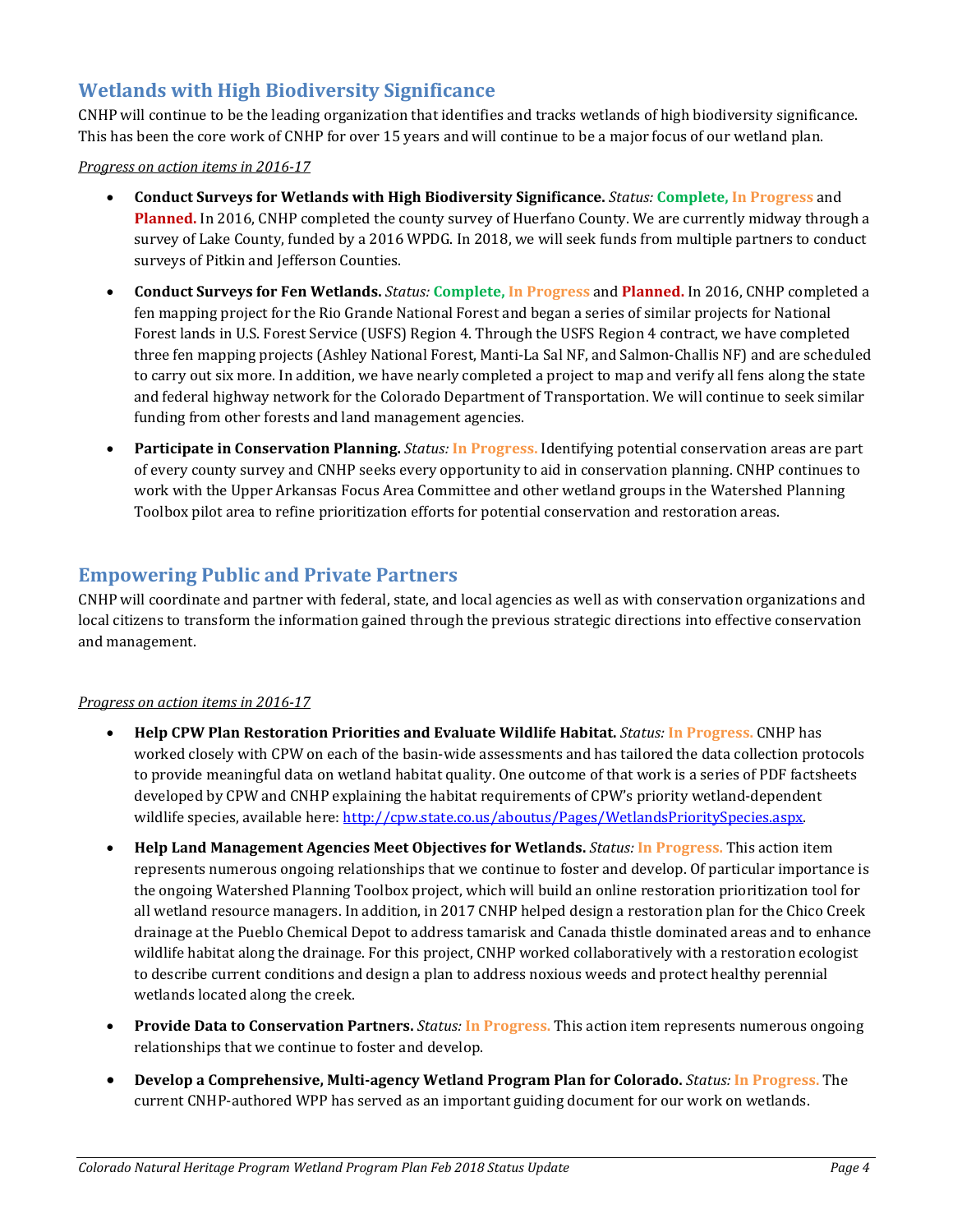However, we feel strongly that a WPP authored by many state agencies would produce a document with even greater relevance for all partners in the state. CNHP received funding through a 2016 WPDG to facilitate the development of a multi-agency WPP and has begun to organize this effort. We anticipate the plan being finished in late 2018 or early 2019.

# **Wetland reports produced by CNHP in 2016-17**

- Culver, D. R. and P. F. Smith. 2017. Survey of Critical Wetland Resources in Huerfano, CO. Colorado Natural Heritage Program, Colorado State University, Fort Collins, Colorado. [www.cnhp.colostate.edu/download/documents/2017/final\\_huerfano\\_report.pdf](http://www.cnhp.colostate.edu/download/documents/2017/final_huerfano_report.pdf)
- Lemly, J, L. Gilligan, and C. Wiechmann. 2016. Ecological Integrity Assessment (EIA) for Colorado Wetlands Field Manual, Version 2.1. Colorado Natural Heritage Program, Colorado State University, Fort Collins, Colorado. [www.cnhp.colostate.edu/download/documents/2016/2016\\_Colorado\\_EIA\\_Field\\_Manual\\_Version\\_2.1.pdf](http://www.cnhp.colostate.edu/download/documents/2016/2016_Colorado_EIA_Field_Manual_Version_2.1.pdf)
- Lemly, J., L. Gilligan, and C. Wiechmann. 2017. Wetlands of the Lower Arkansas River Basin: Ecological Condition and Water Quality. Colorado Natural Heritage Program, Colorado State University, Fort Collins, Colorado. [www.cnhp.colostate.edu/download/documents/2017/Lower\\_Ark\\_Random\\_Final\\_Report\\_FINAL.pdf](http://www.cnhp.colostate.edu/download/documents/2017/Lower_Ark_Random_Final_Report_FINAL.pdf)
- Lemly, J. L. Long, G. Smith, and J. Sueltenfuss. 2016. National Wetland Inventory Mapping of the Arkansas Headwaters Subbasin. Colorado Natural Heritage Program, Colorado State University, Fort Collins, Colorado. [www.cnhp.colostate.edu/download/documents/2016/Arkansas\\_Headwaters\\_NWI\\_Mapping\\_Report\\_FINAL.pdf](http://www.cnhp.colostate.edu/download/documents/2016/Arkansas_Headwaters_NWI_Mapping_Report_FINAL.pdf)
- Smith, G. J. Lemly, P. Smith, and B. Kuhn. 2016. Fen Mapping for the Rio Grande National Forest. Colorado Natural Heritage Program, Colorado State University, Fort Collins, Colorado. [www.cnhp.colostate.edu/download/documents/2016/Fen\\_Mapping\\_for\\_the\\_RGNF\\_FINAL.pdf](http://www.cnhp.colostate.edu/download/documents/2016/Fen_Mapping_for_the_RGNF_FINAL.pdf)
- Smith, G. and J. Lemly. 2017. Fen Mapping for the Manti-La Sal National Forest. Colorado Natural Heritage Program, Colorado State University, Fort Collins, Colorado. [www.cnhp.colostate.edu/download/documents/2017/Fen\\_Mapping\\_for\\_the\\_MantiLaSal\\_NF\\_FINAL.pdf](http://www.cnhp.colostate.edu/download/documents/2017/Fen_Mapping_for_the_MantiLaSal_NF_FINAL.pdf)
- Smith, G. and J. Lemly. 2017. Fen Mapping for the Ashley National Forest. Colorado Natural Heritage Program, Colorado State University, Fort Collins, Colorado. [www.cnhp.colostate.edu/download/documents/2017/Fen\\_Mapping\\_for\\_the\\_AshleyNF\\_FINAL.pdf](http://www.cnhp.colostate.edu/download/documents/2017/Fen_Mapping_for_the_AshleyNF_FINAL.pdf)
- Smith, P., J. Giordanengo, T. Gillespie and B. Michels. 2018. Conceptual Design for Habitat Restoration and Weed Management, Pueblo Chemical Depot at Chico Creek. Colorado Natural Heritage Program, Colorado State University, Fort Collins, Colorado.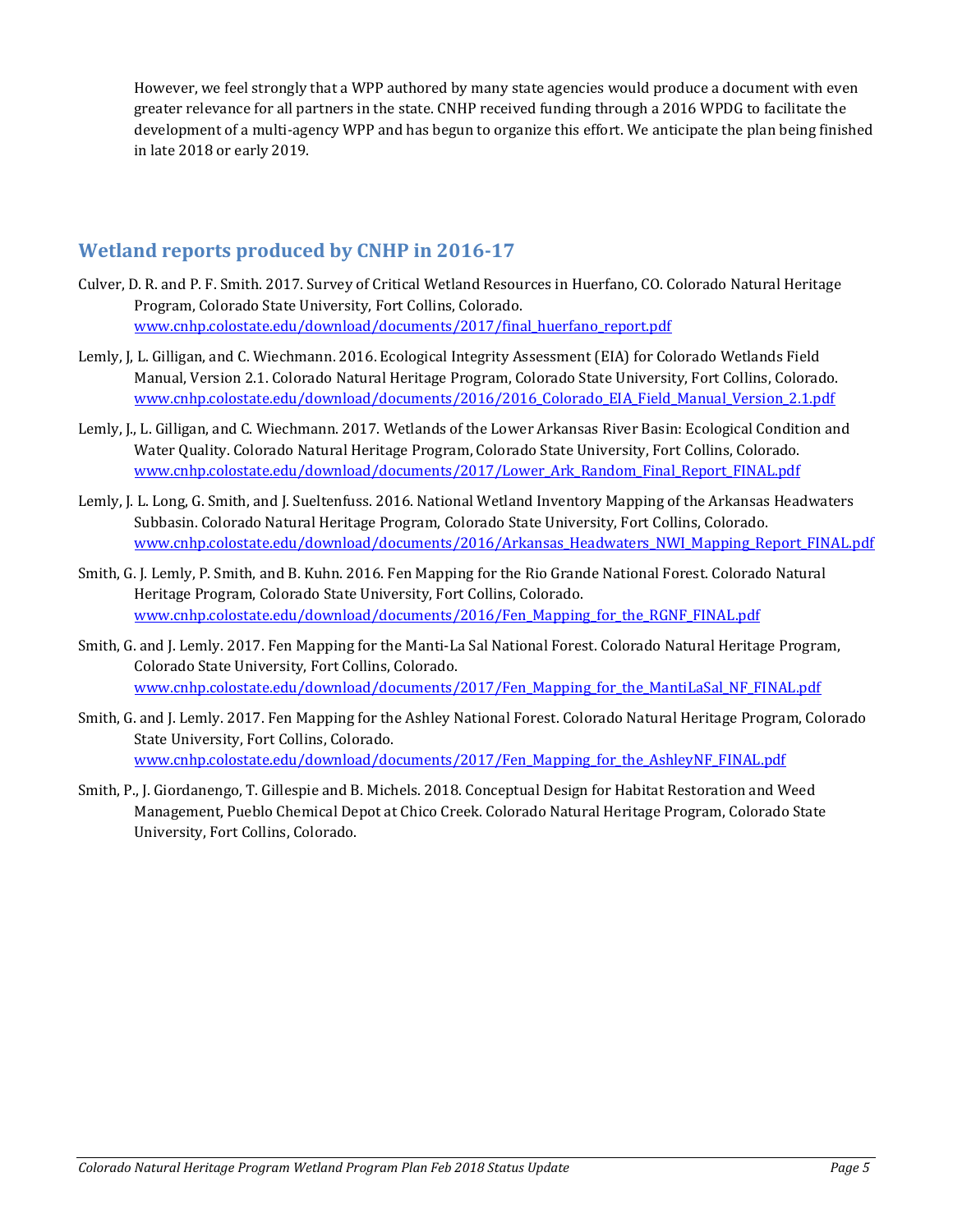# **Addendum to the Colorado WPP for Planning Years 2018–19**

This Addendum serves to extend the current Colorado WPP for two additional years and highlights goals that we will specifically address in those years. Specific action items from the existing WPP are called out here, as they represent items of focus in 2018–19.

# **Wetland Types: Classification and Identification**

- **Publish Two Pocket Guides to Common Wetland Plants of Colorado.** In 2018, we will complete two new pocket guides to common wetland plants of 1) the Southern Rocky Mountains and 2) Colorado's Western Slope.
- **Create a Mobile Application for Information on Wetland Plants and Wetland Maps.** In association with the pocket guides, we will release an update to the Colorado Mobile App in 2018.
- **Conduct Professional Trainings on Wetland Plant Identification.** Three wetland plant ID trainings are planned for 2018. We will seek funding to hold additional wetland plant identification trainings in 2019.
- **Develop Key and Descriptions for Wetland Ecological Systems.** CNHP is currently expanding our work with Ecological Systems and is working to link all element occurrence records (EORs) for natural plant communities in our BIOTICS database to Ecological Systems. This will provide additional information on the geographic range of each Ecological System and will allow us to incorporate vegetation data from EORs into our existing Ecological System descriptions.
- **Revise and Reprint the Field Guide to the Wetland and Riparian Plant Associations of Colorado.** In conjunction with our work on Ecological Systems, we will seek funding in 2018 to revise and update the *Field Guide to Wetland and Riparian Plant Associations of Colorado* using field data collected in the past 20 year. We will also seek funds to host a workshop on using Ecological Systems and plant associations in wetland conservation and management.
- **Update the Colorado Wetland Website.** The original Colorado Wetland Information Center (CWIC) website was developed in 2011 and has been a useful clearinghouse of information on wetlands. With changing conventions for website design and additional focal areas of CNHP's wetland work, the CWIC website is due for a redesign. We will be updating the design and content of CWIC in 2018, including new pages for wetland restoration, conservation, regulations, best management practices, and technical and funding resources for working in wetlands.

# **Extent and Location: Comprehensive Digital Wetland Mapping**

- **Delineate New NWI Maps for Select Areas.** We will continue to seek funds for new NWI mapping whenever possible.
- **Develop a Functional Classification System for Wetland Mapping.** We will complete our functional classification system for wetland mapping and will seek funding from various partners to apply it to new project areas across the state.

## **Wetland Condition Assessment Protocols**

• **Expand Intensive Field Protocols (Level 3).** We will seek funding in 2018 to revise the Floristic Quality Assessment tools for Colorado, using data collected in wetlands over the past 10+ years. This will involve analyzing the distribution of species across disturbance gradients and comparing those distributions to